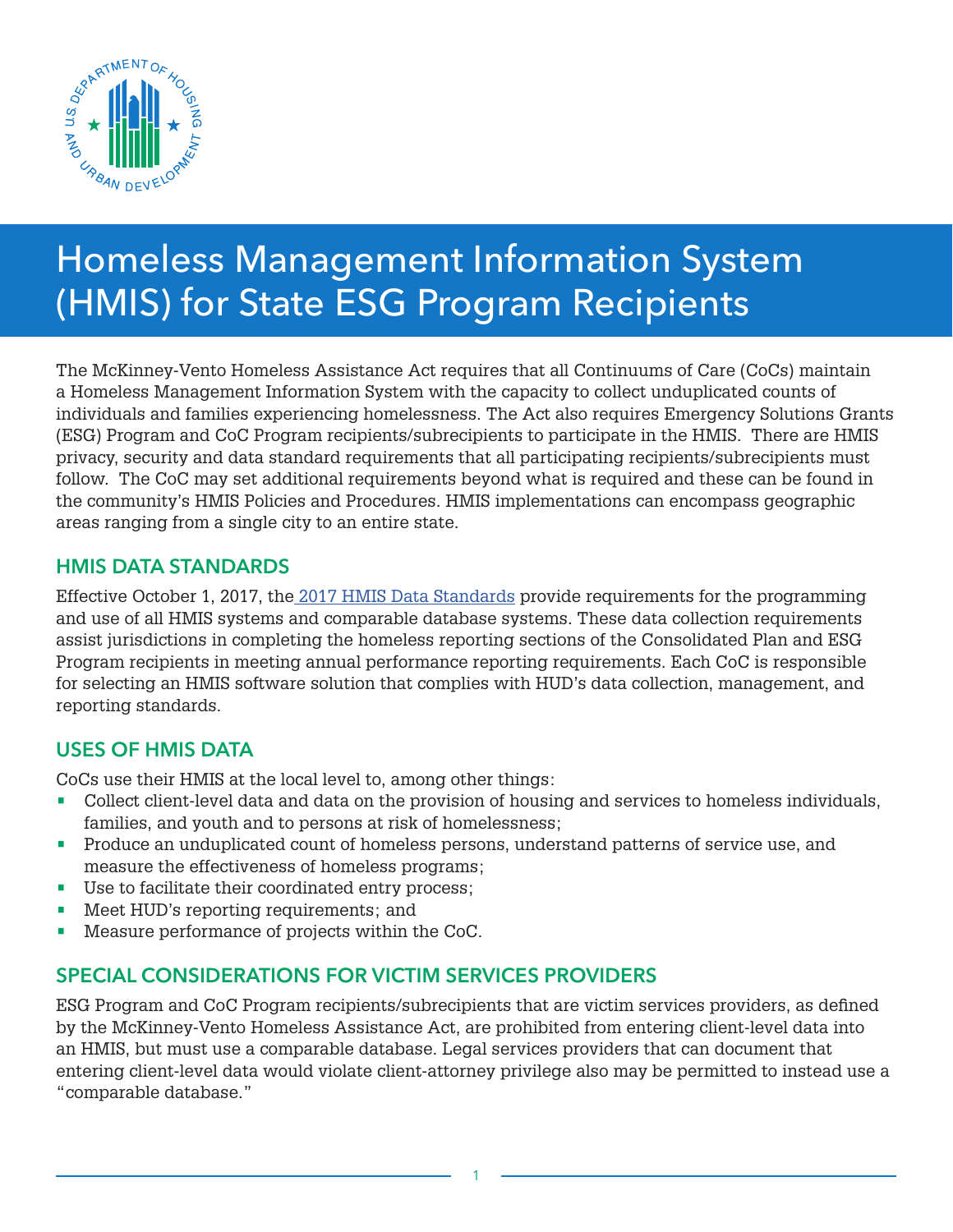ESG Program and CoC Program funds may be used to establish and operate a comparable database that collects client-level data over time (i.e., longitudinal data) and generates unduplicated aggregate reports based on the data. To be truly comparable, it must be a relational database that meets all HMIS data standards and the minimum standards of HMIS privacy and security requirements. It also must be able to produce the .csv files required to submit HUD reports. It is the CoC's responsibility to work with the HMIS Lead to determine whether an alternative system qualifies as a comparable database. This means that the CoC must document that the alternative system meets all HUD system requirements.

# ESG AND HMIS PARTICIPATION AND DATA COLLECTION REQUIREMENTS

The ESG Program interim rule requires recipients/subrecipients to ensure ESG-funded projects participate in the applicable HMIS and the applicable coordinated entry system for the geographic area in which the projects are located.

All ESG Program recipients/subrecipients are required to collect the Universal Data Elements and a select number of Program-Specific Data Elements, shown below for each program component:

- 
- 3.2 Social Security Number 3.11 Project Exit Date
- 3.3 Date of Birth 3.12 Destination
- 
- 
- 
- 
- 3.8 Disabling Condition
- 3.1 Name 3.10 Project Entry Date 3.4 Race 3.15 Relationship to Head of Household 3.5 Ethnicity 3.16 Client Location 3.6 Gender 3.20 Housing Move-in Date 3.7 Veteran Status 3.917 Living Situation

## PROGRAM-SPECIFIC COMPONENTS AND PROJECT TYPES

| <b>Component</b>                                           | <b>Project Type #</b> | <b>Project Type Name</b>             |  |
|------------------------------------------------------------|-----------------------|--------------------------------------|--|
| Emergency Shelter (operating and/or<br>essential services) |                       | Emergency Shelter                    |  |
| Homelessness Prevention                                    | 12                    | Homelessness Prevention              |  |
| Rapid Re-Housing                                           | 13                    | Permanent Housing (Rapid Re-Housing) |  |
| <b>Street Outreach</b>                                     | 4                     | <b>Street Outreach</b>               |  |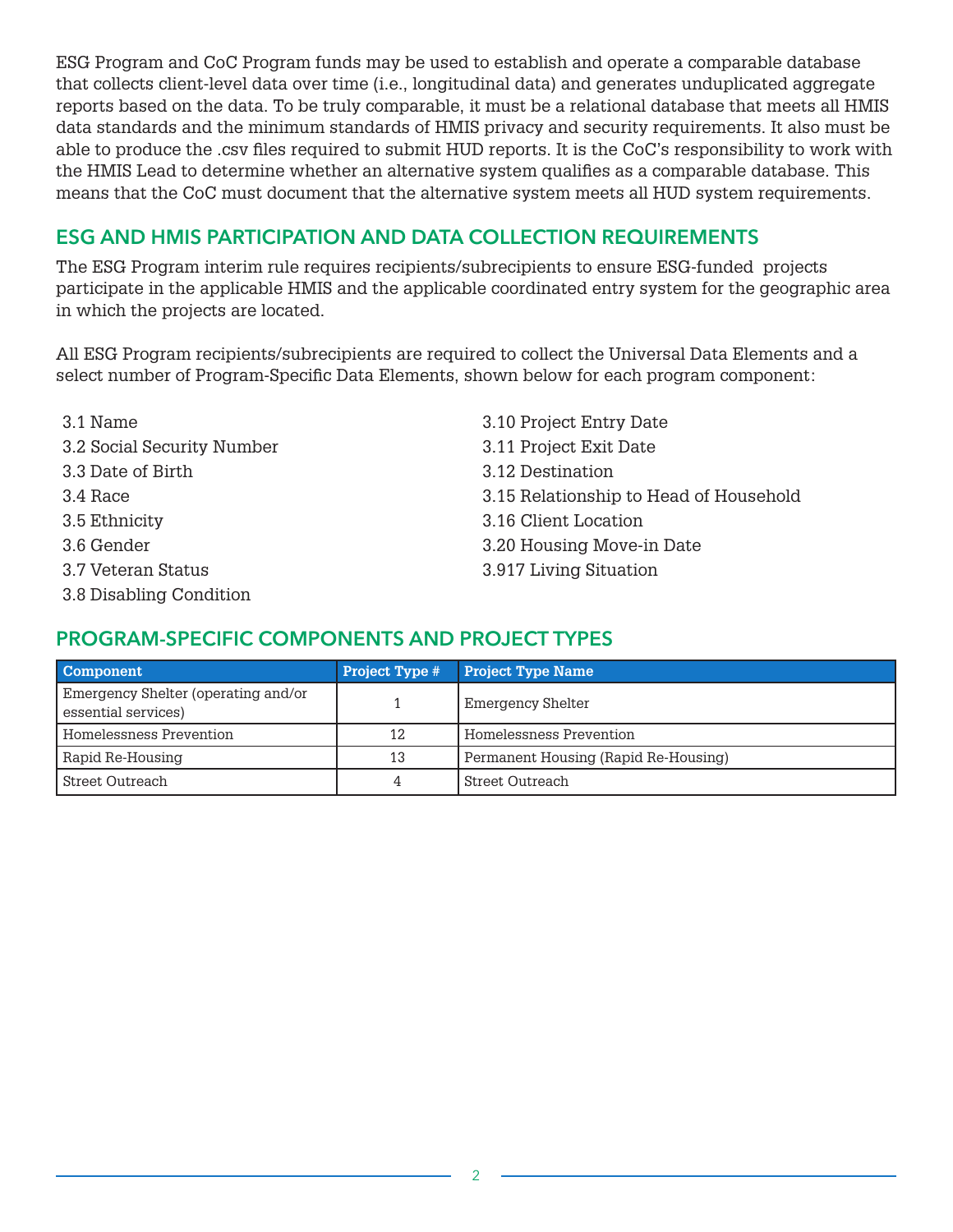#### PROGRAM-SPECIFIC COLLECTION REQUIREMENTS

The elements shown in the chart below are data collected by most projects funded by one of the federal partners. The chart indicates which elements are required for collection for each of the ESG component types. ESG projects must collect data according to the chart below in order to generate the CSV-CAPER Report. HMIS systems collect additional data elements for other programs such as the CoC Program and at the discretion of local program administrators.

| Data Element # | <b>Element</b>                                    | <b>Emergency</b><br>Shelter (entry/<br>exit) | <b>Emergency</b><br>Shelter (night-<br>by-night) | <b>Homeless ness</b><br><b>Prevention</b> | Rapid<br><b>Re-Housing</b> | <b>Street Outreach</b> |
|----------------|---------------------------------------------------|----------------------------------------------|--------------------------------------------------|-------------------------------------------|----------------------------|------------------------|
| <b>UDE</b>     | All Universal<br>Data Elements                    | $\mathbf{X}$                                 | $\mathbf{X}$                                     | $\mathbf X$                               | $\mathbf X$                | $\mathbf X$            |
| 4.2            | Income and<br>Sources                             | $\mathbf X$                                  |                                                  | $\mathbf X$                               | $\mathbf X$                | $\mathbf X$            |
| 4.3            | Non-Cash<br><b>Benefits</b>                       | $\mathbf X$                                  |                                                  | $\mathbf X$                               | $\mathbf X$                | $\mathbf X$            |
| 4.4            | Health<br>Insurance                               | $\mathbf X$                                  |                                                  | $\mathbf X$                               | $\mathbf X$                | $\mathbf X$            |
| 4.5            | Physical<br>Disability                            | $\mathbf X$                                  | $\mathbf X$                                      | $\mathbf X$                               | $\mathbf X$                | $\mathbf X$            |
| 4.6            | Developmental<br>Disability                       | $\mathbf X$                                  | $\mathbf X$                                      | $\mathbf X$                               | $\mathbf X$                | $\mathbf X$            |
| 4.7            | Chronic Health<br>Condition                       | X                                            | $\mathbf X$                                      | X                                         | X                          | X                      |
| 4.8            | <b>HIV/AIDS</b>                                   | $\mathbf X$                                  | $\mathbf X$                                      | $\mathbf X$                               | $\mathbf X$                | $\mathbf{X}$           |
| 4.9            | Mental Health<br>Problem                          | $\rm X$                                      | $\mathbf X$                                      | $\mathbf X$                               | $\mathbf X$                | $\mathbf X$            |
| 4.10           | Substance<br>Abuse                                | $\mathbf X$                                  | $\mathbf X$                                      | $\mathbf X$                               | $\mathbf X$                | $\mathbf X$            |
| 4.11           | Domestic<br>Violence                              | $\mathbf X$                                  | $\mathbf X$                                      | $\mathbf X$                               | $\mathbf X$                | $\mathbf{X}$           |
| 4.12           | Contact                                           |                                              | $\mathbf X$                                      |                                           |                            | $\mathbf X$            |
| 4.13           | Date of<br>Engagement                             |                                              | $\mathbf X$                                      |                                           |                            | $\mathbf X$            |
| 4.14E          | <b>Bed=Night Date</b>                             |                                              | $\mathbf X$                                      |                                           |                            |                        |
| 4.18           | Housing<br>Assessment<br>Disposition              | CA                                           | CA                                               | CA                                        | CA                         | CA                     |
| 4.19           | Housing<br>Assessment at<br>$\operatorname{Exit}$ |                                              |                                                  | $\mathbf X$                               |                            |                        |

Key: X=data collection is required. CA=data collection is determined by how the CoC has structured the coordinated assessment in its area. Collection of the element would be required for any project that is conducting a coordinated assessment. This collection might be across multiple projects or sited in a central access point or coordinated intake center.

#### UPDATED ESG REPORTING REQUIREMENTS

- Beginning in October 2017, ESG recipients must report aggregated ESG Program information at the subrecipient level, using Sage. The Sage report replaces the ESG-CAPER Annual Reporting Tool (eCart).
- Subrecipients should have been provided additional instructions on the submission of a CSV-CAPER Report generated from their HMIS or comparable database by their ESG recipient(s).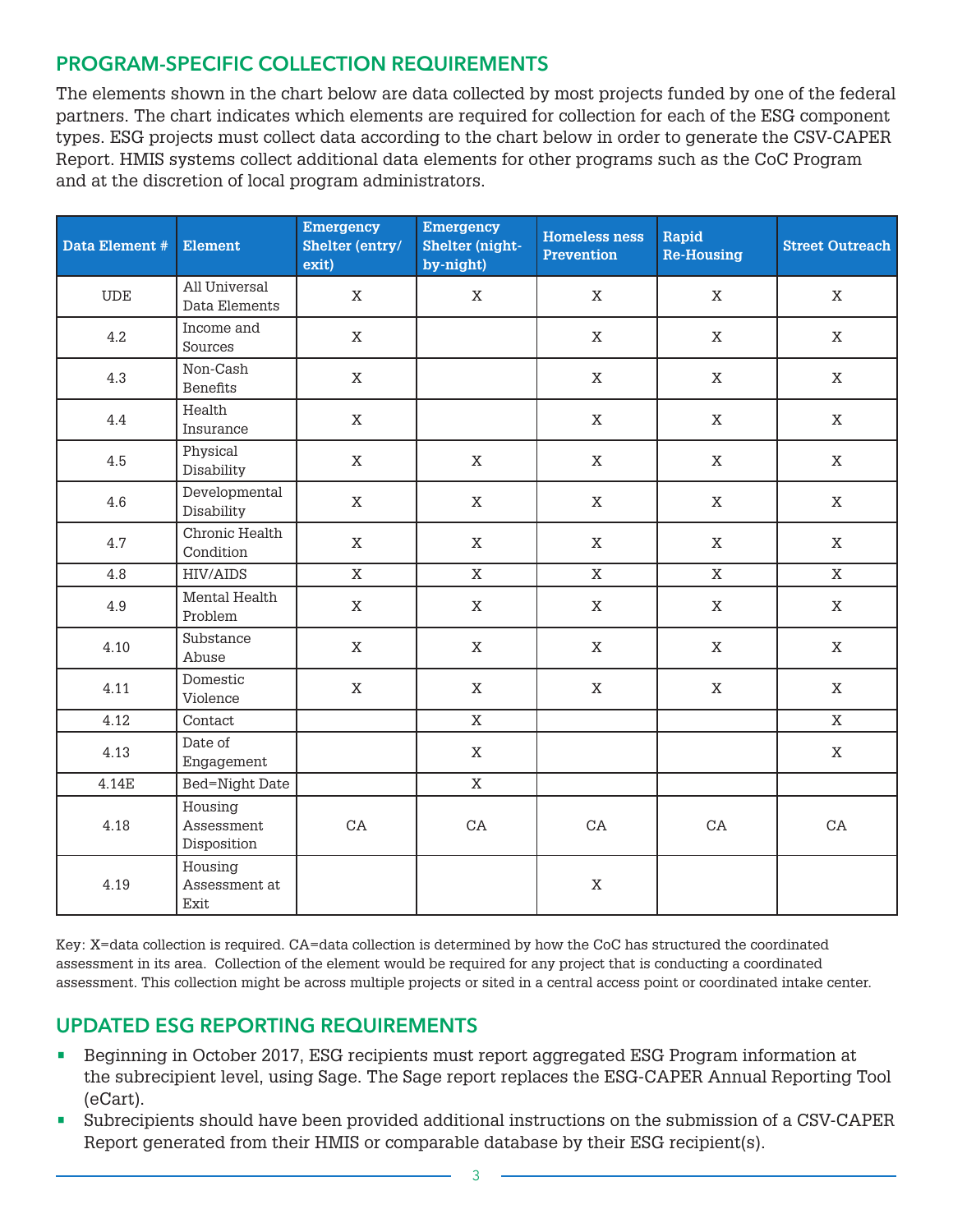• A project-level CSV-CAPER Report is required to be submitted (by the subrecipient) to each ESG recipient that funded the project, using the data range specified by the recipient.

# ELIGIBLE HMIS COSTS UNDER ESG PROGRAM

Per 24 CFR 576.107, recipients/subrecipients may use ESG Program funds to pay the costs of contributing data to the HMIS designated by the CoC for the geographic area, including:

- 1. Hardware and software costs:
	- o purchasing or leasing computer hardware;
	- o purchasing software or software licenses; and
	- o purchasing or leasing equipment, including telephones, faxes, and furniture.
- 2. Training and overhead:
	- o obtaining technical support;
	- o leasing office space;
	- o costs of utilities and high-speed data transmission necessary to operate or contribute data to the HMIS;
	- o staff travel costs to attend HUD-sponsored and HUD-approved HMIS training;
	- o staff travel costs to conduct intake; and
	- o participation fees charged by the HMIS Lead, as defined in 24 CFR 580.3, if the recipient/ subrecipient is not the HMIS Lead.
- 3. Staffing:
	- o completing data entry;
	- o monitoring and reviewing data quality;
	- o completing data analysis;
	- o reporting to the HMIS Lead;
	- o training staff on using the HMIS; and
	- o implementing and complying with HMIS requirements.
- 4. Comparable database:
	- o For use by recipients/subrecipients that are victim services or authorized legal services providers.

#### ADDITIONAL ELIGIBLE COSTS FOR RECIPIENTS THAT ARE ALSO THE HMIS LEAD **AGENCY**

If the ESG recipient is also the HMIS Lead Agency, as designated by the CoC in HUD's most recent fiscal year CoC Homeless Assistance Grants Competition, ESG funds may be used to cover additional costs, as shown below. In addition, a state ESG recipient designated as the HMIS Lead Agency may retain ESG funds to carry out the activities shown below along with funds for administrative activities, but must subgrant the remaining funds.

HMIS operating costs for HMIS Lead Agencies, per 24 CFR part 576.107(a)(2):

- Hosting and maintaining HMIS software or data.
- Backing up, recovering, or repairing HMIS software or data.
- Upgrading, customizing, and enhancing the HMIS.
- Integrating and warehousing data, including development of a data warehouse for use in aggregating data from subrecipients using multiple software systems.
- Administering the HMIS system.
- Reporting to providers, the CoC, and HUD.
- Conducting training on using the HMIS system or a comparable database, including travel to participate in training.